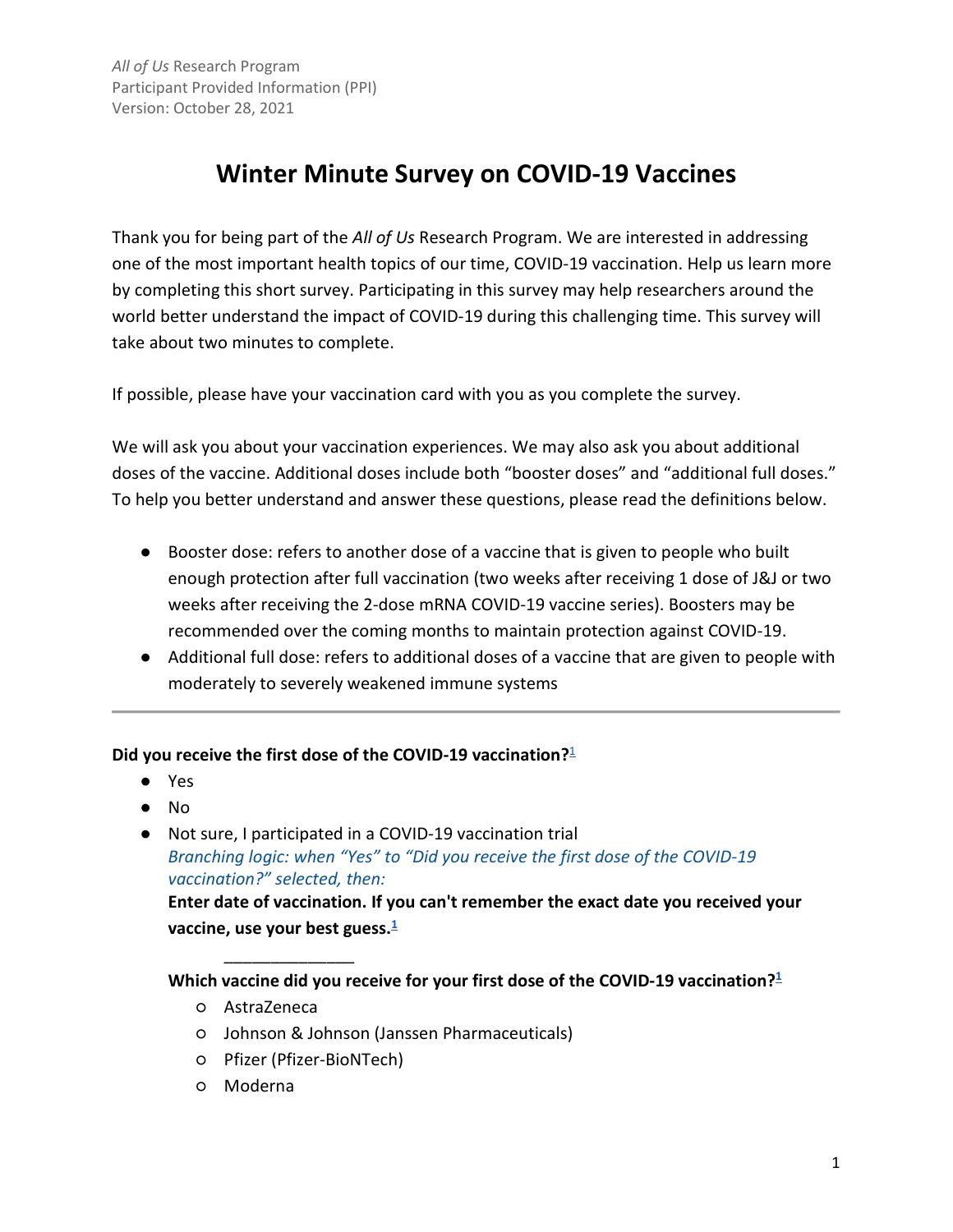> ○ Other *Branching logic: when "Other" selected, then:* **Please specify[:1](#page-9-0)**

> > \_\_\_\_\_\_\_\_\_\_\_\_\_\_

○ Not sure

# **Since receiving your COVID-19 vaccine, have you experienced any of the following adverse reactions related to the vaccine? Please select all that apply[.2](#page-9-0)**

- Swelling, redness, and/or pain at the injection site
- Fever
- Guillain-Barre syndrome
- Headache
- Tiredness
- Muscle pain
- Chills
- Nausea
- Severe allergic reaction (anaphylaxis)
- Fainting or dizziness
- Multisystem inflammatory syndrome

\_\_\_\_\_\_\_\_\_\_\_\_\_\_

- COVID-19 infection
- Hospitalization
- Myocarditis
- Thrombocytopenia
- Other complication or event following vaccination

*Branching logic: when "Other complication or event following vaccination" selected, then:*

**Please specify[:2](#page-9-0)**

● None of the above

*Branching logic: when "AstraZeneca," "Pfizer (Pfizer-BioNTech)," "Moderna," or "Other" - NOT "Johnson & Johnson (Janssen Pharmaceuticals)" - selected in response to "Which vaccine did you receive for your first dose of the COVID-19 vaccination?", then:*

**Did you receive the second dose of the COVID-19 vaccination[?1](#page-9-0)**

■ Yes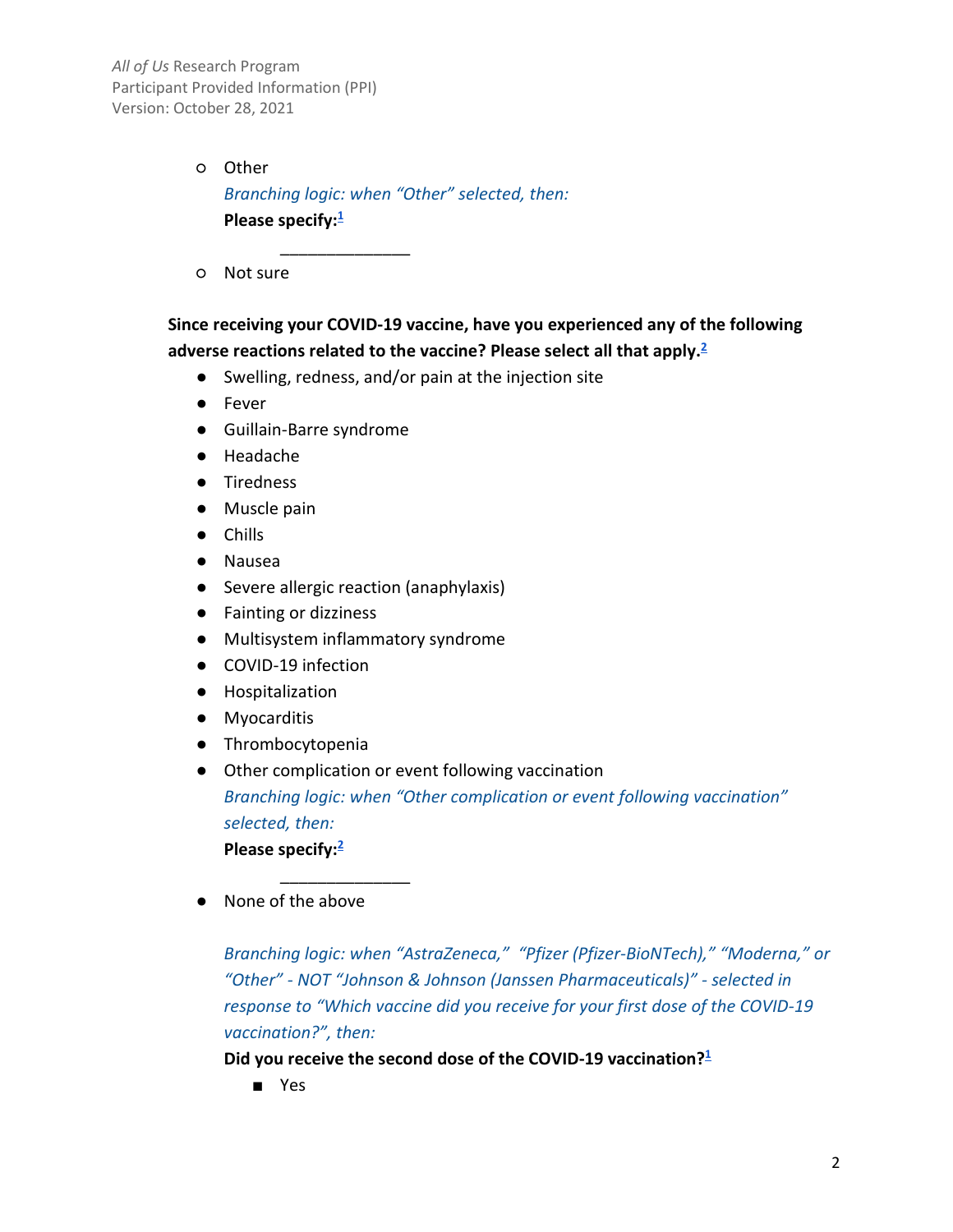■ No

\_\_\_\_\_\_\_\_\_\_\_\_\_\_

#### *Branching logic: when "Yes" selected, then:*

**Enter date of vaccination. If you can't remember the exact date you received your vaccine, use your best guess.1**

Which vaccine did you receive for your second dose?<sup>1</sup>

- AstraZeneca
- Pfizer (Pfizer-BioNTech)
- Moderna
- Other *Branching logic: when "Other" selected, then:* **Please specify:**<sup>1</sup>
- Not sure

\_\_\_\_\_\_\_\_\_\_\_\_\_\_

*Branching logic: when "Yes" to "Did you receive the first dose of the COVID-19 vaccination?" AND "Did you receive the second dose of the COVID-19 vaccination?" selected, then:*

**Since receiving your COVID-19 vaccine, have you experienced any of the following adverse reactions related to the vaccine? Please select all that apply.2**

- Swelling, redness, and/or pain at the injection site
- Fever
- Guillain-Barre syndrome
- Headache
- Tiredness
- Muscle pain
- Chills
- Nausea
- Severe allergic reaction (anaphylaxis)
- Fainting or dizziness
- Multisystem inflammatory syndrome
- COVID-19 infection
- Hospitalization
- Myocarditis
- Thrombocytopenia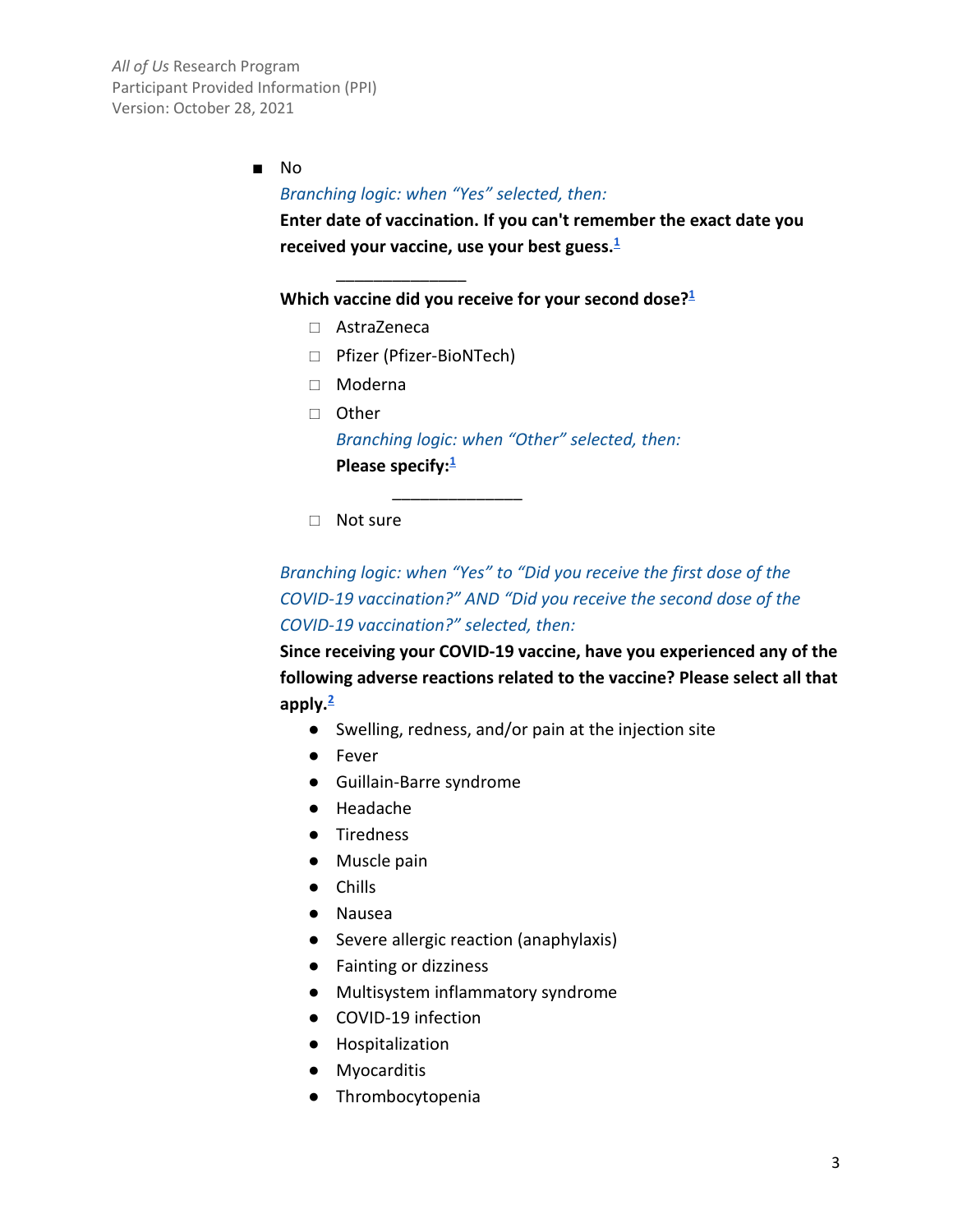- Other complication or event following vaccination *Branching logic: when "Other complication or event following vaccination" selected, then:* **Please specify[:2](#page-9-0)**
- None of the above

# *Branching logic: when "No" or "Not Sure" selected in response to "Did you receive the first dose of the COVID-19 vaccination?", then:*

\_\_\_\_\_\_\_\_\_\_\_\_\_\_

#### **When a COVID-19 vaccine is available to you, how likely are you to get vaccinated[?2](#page-9-0)**

- Very likely
- Likely
- I do not know yet
- Unlikely
- Very unlikely

# *Branching logic: when "Likely", "I do not know yet", "Unlikely", "Very Unlikely" (NOT "Very Likely") selected, then:*

# **What factors might make you less likely to get the vaccine? Please select all that apply[.2](#page-9-0)**

- I will not get/am never sick.
- It is just a virus/not fatal/not necessary.
- I never get vaccinated.
- I do not trust the vaccine.
- I do not want to pay for it.
- Vaccination location is not convenient.
- Difficulty in making an appointment.
- It depends on the risks/adverse events.
- I have not thought about it yet.
- I am not in a risk group with underlying conditions.
- I need more information first.
- I have already had COVID-19.
- I am going to let others get it first (herd immunity).
- I have had severe allergic reactions to vaccines in the past.
- I am concerned that it will not interact well with other medications/treatments that I am currently taking.
- I am currently pregnant, planning a pregnancy, or breastfeeding.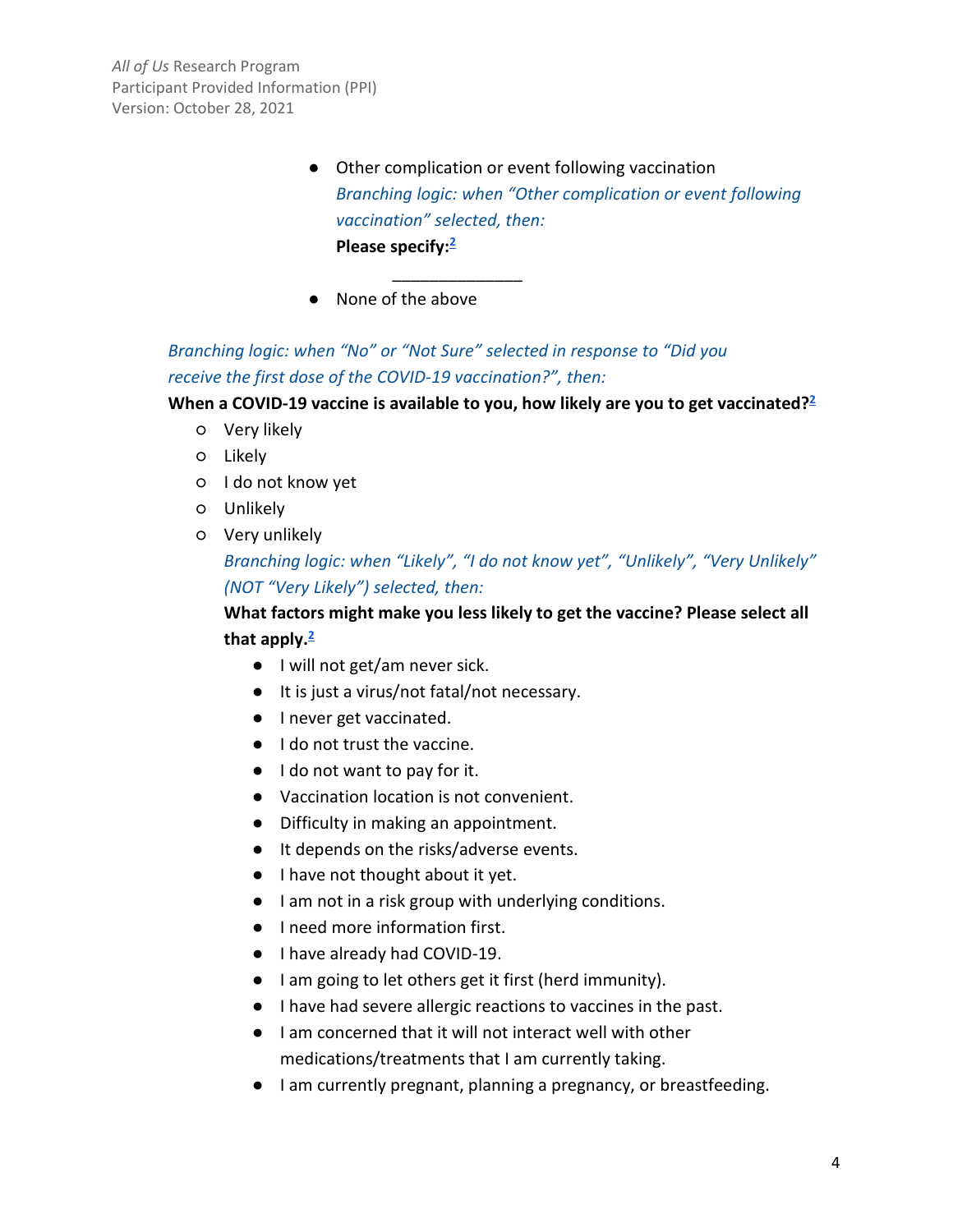- Do not know yet.
- Other *Branching logic: when "Other" selected, then:* **Please specify[:2](#page-9-0)**

*Branching logic: when:*

*1) "AstraZeneca," "Pfizer (Pfizer-BioNTech)," "Moderna," or "Other" - NOT "Johnson & Johnson (Janssen Pharmaceuticals)" - selected in response to "Which vaccine did you receive for your first dose of the COVID-19 vaccination?"* 

*AND*

\_\_\_\_\_\_\_\_\_\_\_\_\_\_

*2) "No" is selected in response to "Did you receive the second dose of the COVID-19 vaccination?", then:*

# **When a second COVID-19 vaccine is available to you, how likely are you to get vaccinated[?2](#page-9-0)**

- Very likely
- Likely
- I do not know yet
- Unlikely
- Very unlikely

# *Branching logic: when "Likely", "I do not know yet", "Unlikely", "Very Unlikely" (NOT "Very Likely") selected, then:*

**What factors might make you less likely to get an additional dose? Please select all that apply[.2](#page-9-0)**

- I do not want to pay for it.
- Difficulty making an appointment.
- I had a severe adverse reaction to the first COVID-19 dose.
- I know family/friends that had a severe adverse reaction to the second COVID-19 dose.
- I am currently or planning to be pregnant or breastfeeding.
- Other

*Branching logic: when "Other" selected, then:* **Please specify[:1](#page-9-0)**

\_\_\_\_\_\_\_\_\_\_\_\_\_\_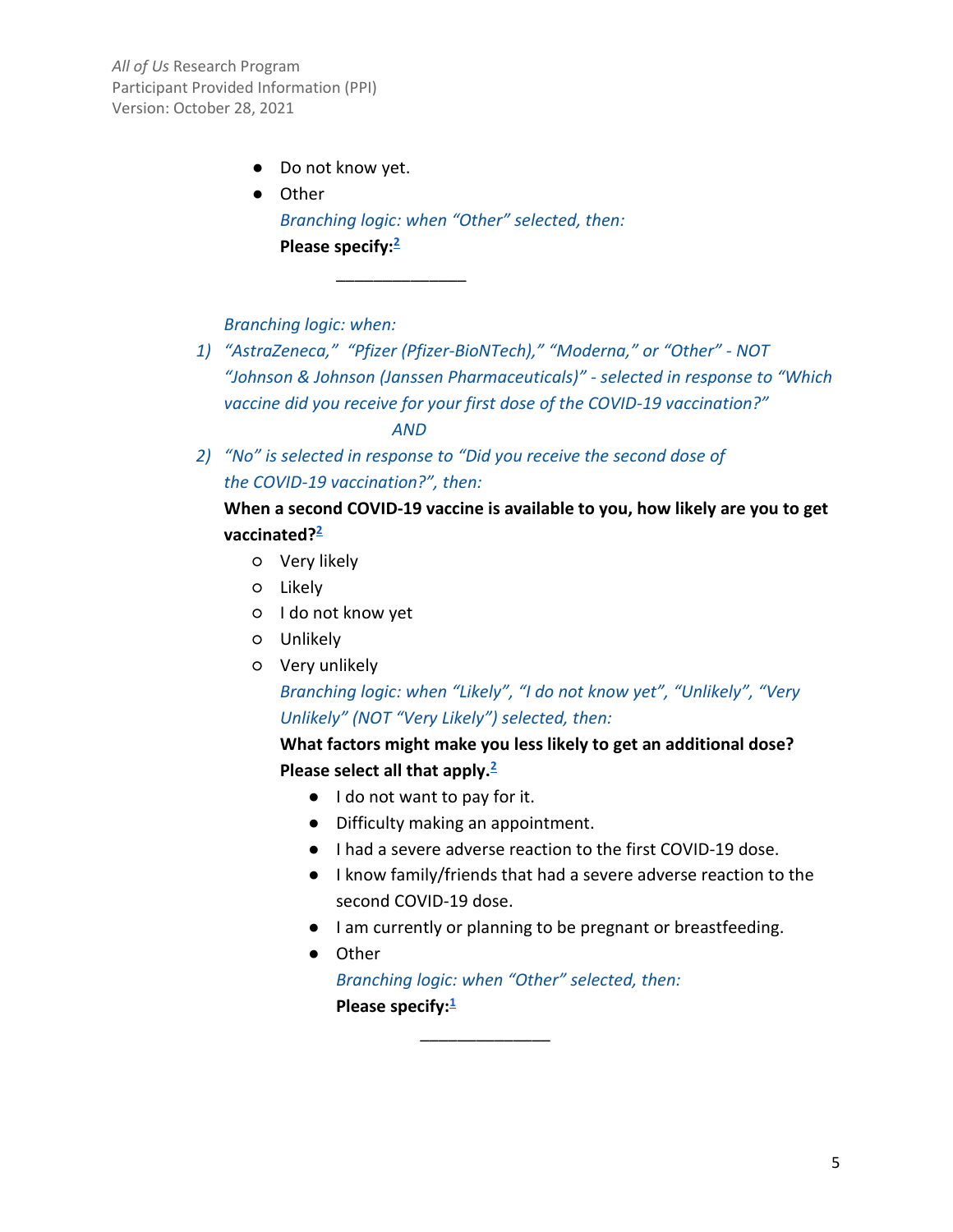#### *Branching logic: when:*

- *1) "Johnson & Johnson (Janssen Pharmaceuticals)" selected in response to "Which vaccine did you receive for your first dose of the COVID-19 vaccination?" OR*
- *2) "AstraZeneca," "Pfizer (Pfizer-BioNTech)," "Moderna," "Other," or "Not Sure" selected in response to "Which vaccine did you receive for your first dose of the COVID-19 vaccination?" AND "Which vaccine did you receive for your second dose?", then:*

**Did you receive an additional dose of the COVID-19 vaccination? This includes boosters or additional full doses of the COVID-19 vaccine[.1](#page-9-0)**

- Yes
- No
- Not sure

*Branching logic: when "Yes" selected, then:*

**Enter date of vaccination. If you can't remember the exact date you received your vaccine, use your best guess[.1](#page-9-0)**

**Which vaccine did you receive for your additional dose of the COVID-19 vaccination[?1](#page-9-0)**

■ AstraZeneca

\_\_\_\_\_\_\_\_\_\_\_\_\_\_

- Johnson & Johnson (Janssen Pharmaceuticals)
- Pfizer (Pfizer-BioNTech)
- Moderna
- Other *Branching logic: when "Other" selected, then:* **Please specify[:1](#page-9-0)**

\_\_\_\_\_\_\_\_\_\_\_\_\_\_

■ Not sure

**Since receiving your additional COVID-19 vaccine, have you experienced any of the following adverse reactions related to the vaccine? Please select all that apply[.2](#page-9-0)**

- Swelling, redness, and/or pain at the injection site
- Fever
- Guillain-Barre syndrome
- Headache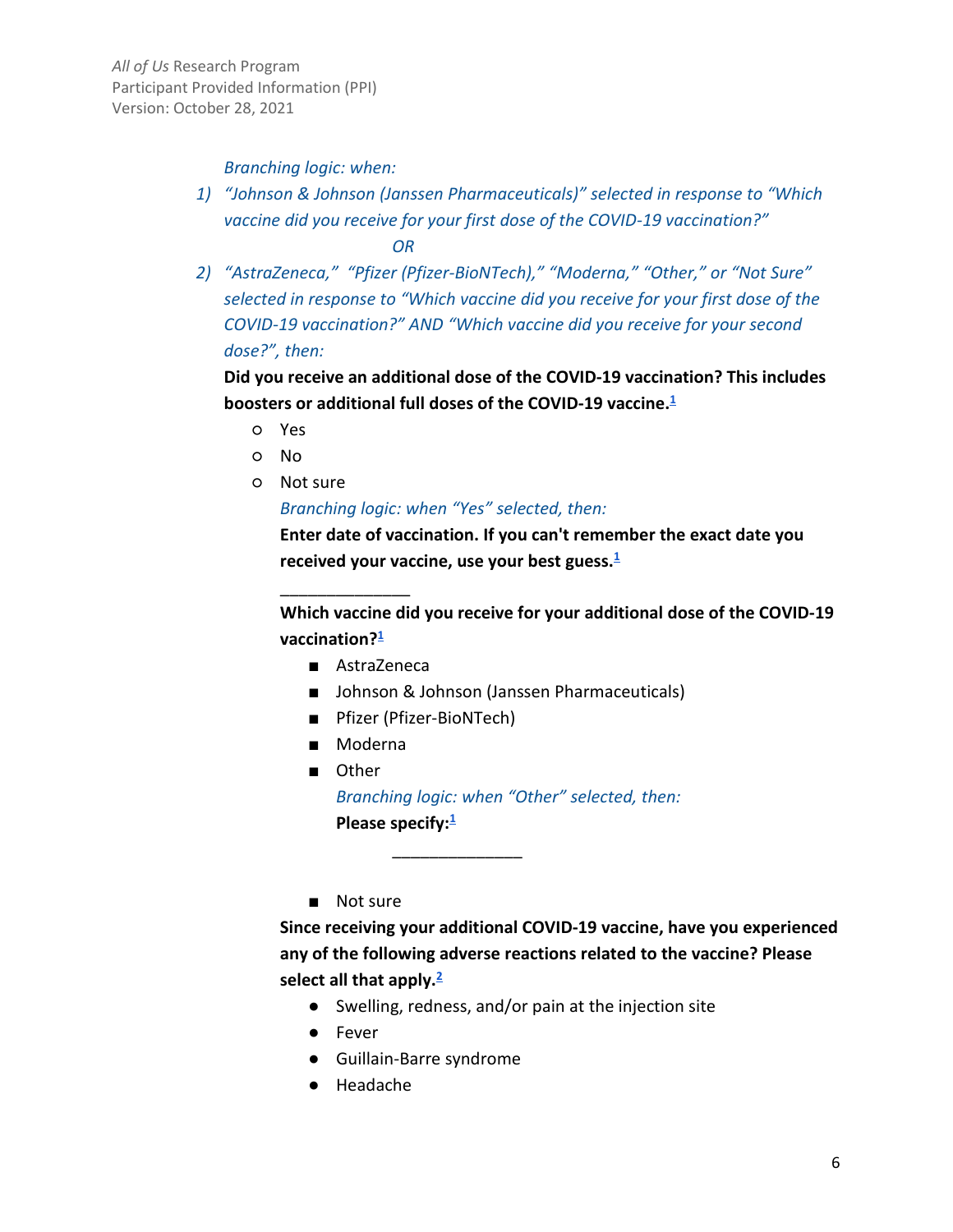- Tiredness
- Muscle pain
- Chills
- Nausea
- Severe allergic reaction (anaphylaxis)
- Fainting or dizziness
- Multisystem inflammatory syndrome

 $\overline{\phantom{a}}$  , where  $\overline{\phantom{a}}$ 

\_\_\_\_\_\_\_\_\_\_\_\_\_\_

- COVID-19 infection
- Hospitalization
- Myocarditis
- Thrombocytopenia
- Other complication or event following vaccination *Branching logic: when "Other complication or event following vaccination" selected, then:* **Please specify[:1](#page-9-0)**
- None of the above

What type of vaccine did you receive for the additional dose?<sup>1</sup>

- Booster dose
- Additional full dose
- Other *Branching logic: when "Other" selected, then:* **Please specify[:1](#page-9-0)**
- Not sure

*Branching logic: when "No" or "Not sure", selected in response to "Did you receive an additional dose of the COVID-19 vaccination? This includes boosters or additional full doses of the COVID-19 vaccine.", then:*

**If an additional dose is available to you, how likely are you to get vaccinated[?2](#page-9-0)**

- Very likely
- Likely
- I do not know yet
- Not likely now, but maybe later
- Unlikely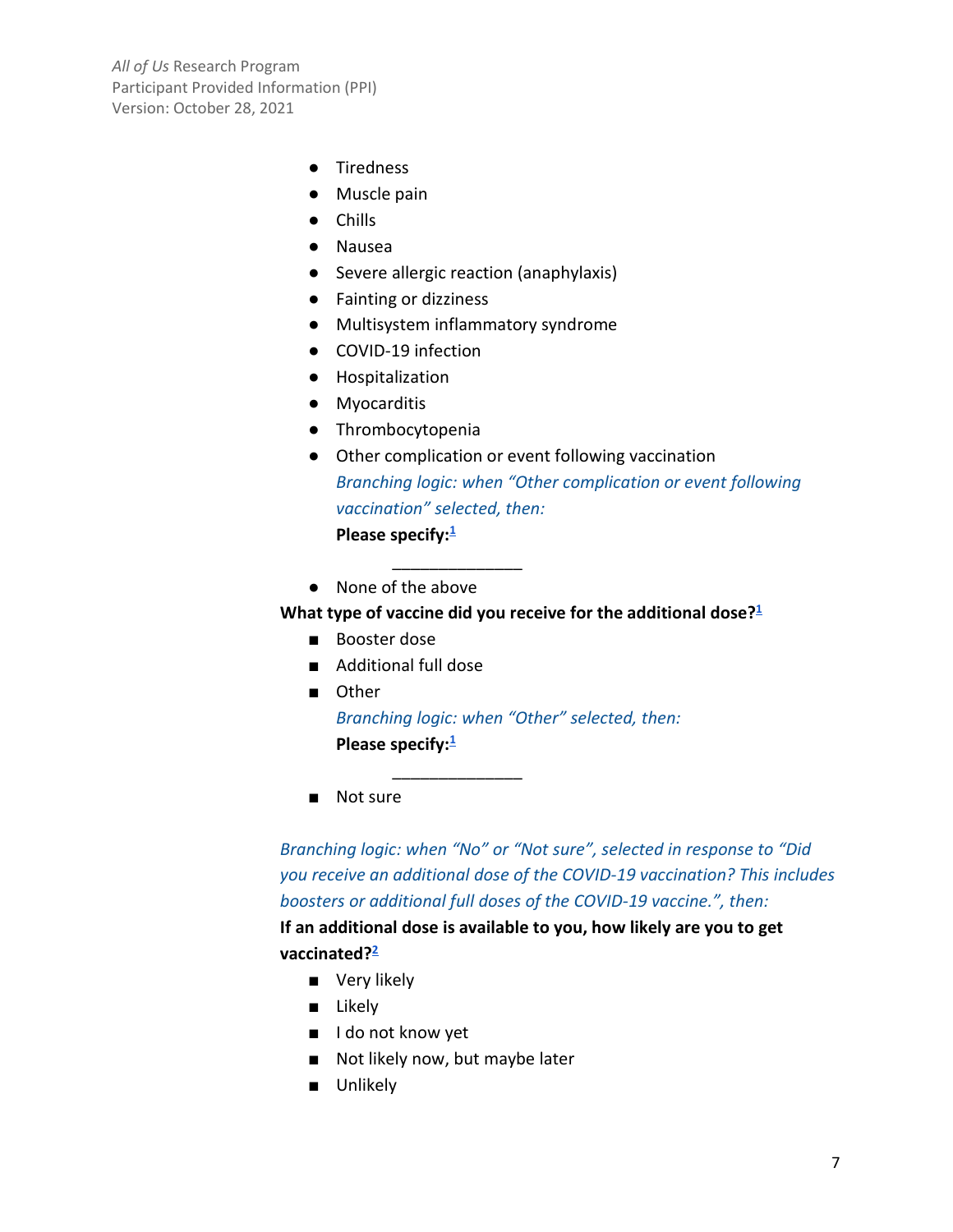#### ■ Very unlikely

*Branching logic: when "Likely", "I do not know yet", "Not likely now, but maybe later", "Unlikely", "Very Unlikely" (NOT "Very Likely") selected, then:*

### **What factors might make you less likely to get an additional dose? Please select all that apply[.2](#page-9-0)**

- I think I'm sufficiently protected against COVID-19.
- I think I should wait to get my booster until more people around the world can get vaccinated.
- I do not want to pay for it.
- Difficulty making an appointment.
- I had a severe adverse reaction to the first or second COVID-19 dose.
- I know family/friends that had a severe adverse reaction to the first or second COVID-19 dose.
- I am currently or planning to be pregnant or breastfeeding.
- There is not enough data on additional doses.
- I had COVID-19 after being fully vaccinated.

\_\_\_\_\_\_\_\_\_\_\_\_\_\_

• Other

*Branching logic: when "Other" selected, then:* **Please specify:**<sup>1</sup>

*Branching logic: when "Yes" to "Did you receive an additional dose of the COVID-19 vaccination? This includes boosters or additional full doses of the COVID-19 vaccine." selected, then:*

**Have you received a dose in addition to the one(s) previously indicated? This includes boosters or additional full doses of the COVID-19 vaccine[?1](#page-9-0)**

- Yes
- No
- Not sure

*Branching logic: when "Yes" selected, then:*

\_\_\_\_\_\_\_\_\_\_\_\_\_\_

**Enter date of vaccination If you can't remember the exact date you received your vaccine, use your best guess[.1](#page-9-0)**

**Which vaccine did you receive for your additional dose of the COVID-19 vaccination[?1](#page-9-0)**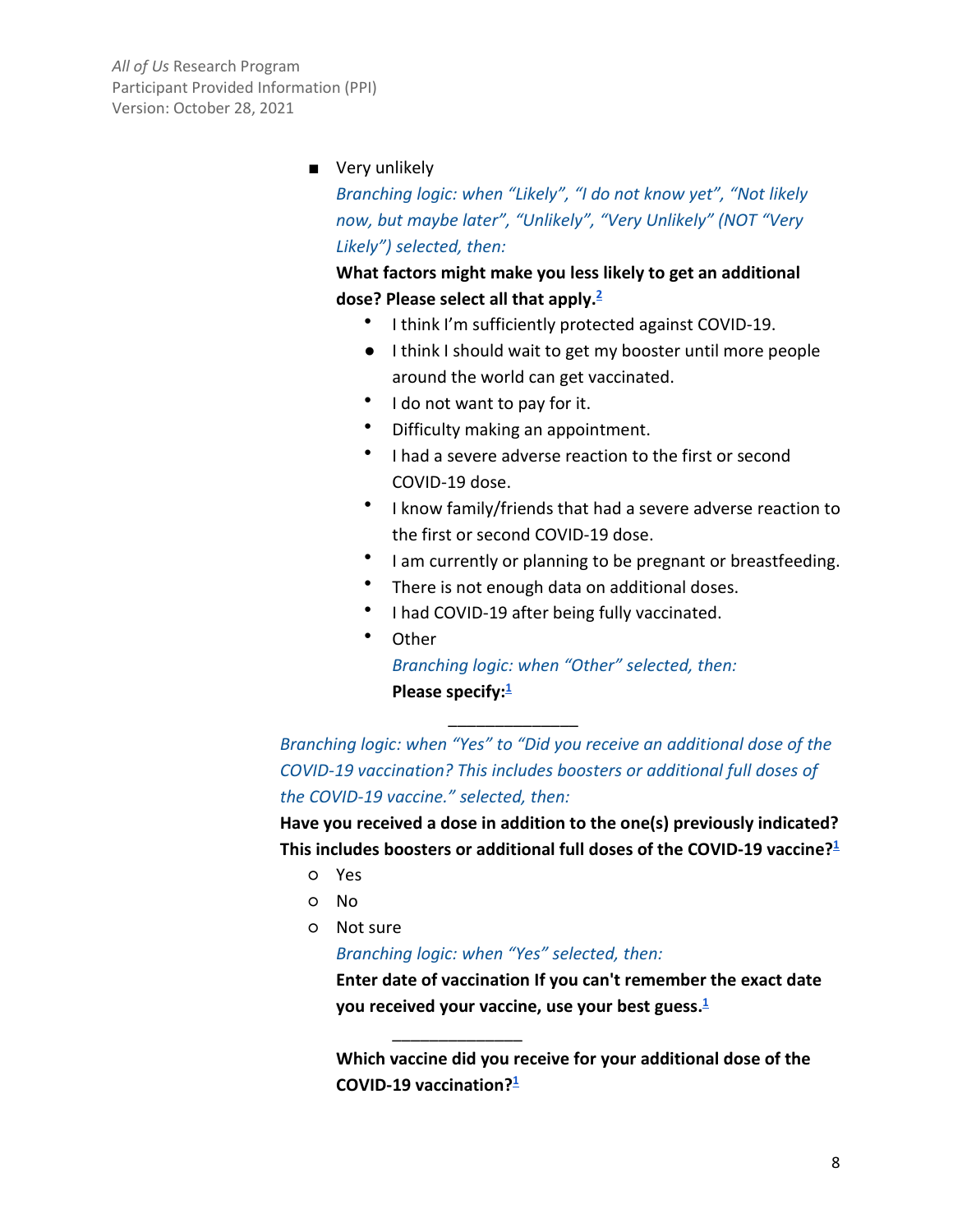- AstraZeneca
- Johnson & Johnson (Janssen Pharmaceuticals)
- Pfizer (Pfizer-BioNTech)
- Moderna
- Other

*Branching logic: when "Other" selected, then:* **Please specify[:1](#page-9-0)**

\_\_\_\_\_\_\_\_\_\_\_\_\_\_

■ Not sure

**Since receiving your additional COVID-19 vaccine, have you experienced any of the following adverse reactions related to the vaccine? Please select all that apply[.2](#page-9-0)**

- Swelling, redness, and/or pain at the injection site
- Fever
- Guillain-Barre syndrome
- Headache
- Tiredness
- Muscle pain
- Chills
- Nausea
- Severe allergic reaction (anaphylaxis)
- Fainting or dizziness
- Multisystem inflammatory syndrome

\_\_\_\_\_\_\_\_\_\_\_\_\_\_

- COVID-19 infection
- Hospitalization
- Myocarditis
- Thrombocytopenia
- Other complication or event following vaccination *Branching logic: when "Other complication or event following vaccination" selected, then:* **Please specify[:1](#page-9-0)**
- None of the above